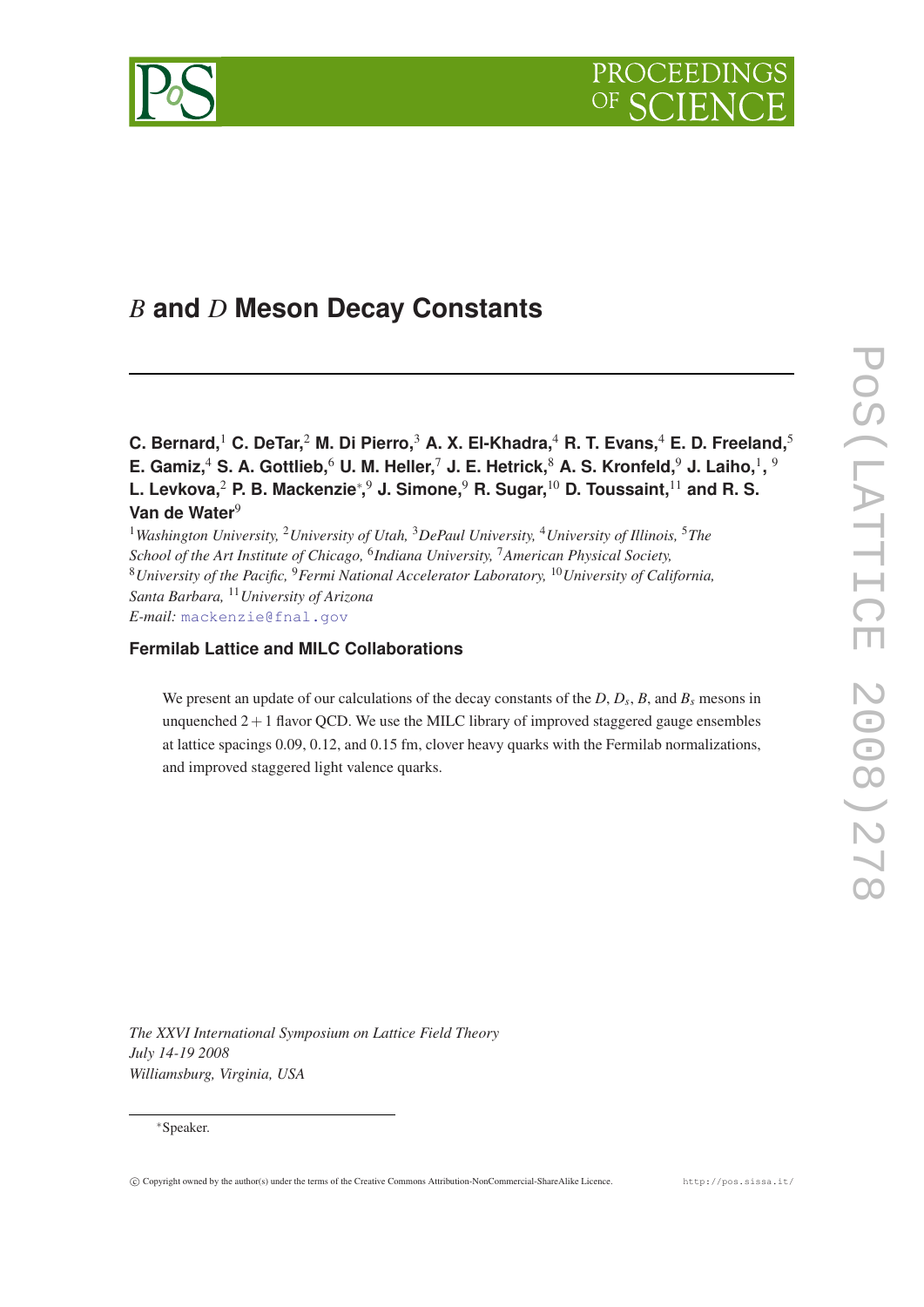# 1. Introduction

In 2005, combined work by the Fermilab Lattice and MILC Collaborations [\[1\]](#page-6-0) determined the value of the  $D_s$  decay constant  $f_{D_s}$  to around 10% before it had been determined to that accuracy by experiment. When the subsequent experimental determination agreed to within one sigma, we claimed that as a successful prediction. As lattice calculations become increasingly accurate, of course, at some point we do not expect perfect agreement between the Standard Model and experiment. With sufficient precision, the effects of Beyond-the-Standard-Model physics will start to show up in low energy measurements. We do not know what that precision will be, so we must be cautious in interpreting deviations between theory and experiment.

Since then, we have increased the precision of our calculations. Our result for  $f_{D_s}$  remains about 10% below the experimental result, and with the increased precision of theory and experiment, no longer agrees to within one sigma with experiment, as we describe in this paper. Further, earlier this year new results on the  $\pi$ ,  $K$ ,  $D$ , and  $D<sub>s</sub>$  decay constants appeared from the HPQCD Collaboration [\[2\]](#page-6-0). They used a new lattice fermion method, Highly Improved Staggered Quarks, or "HISQ" fermions, which allowed them to calculate all four decay constants with nearly identical methods. They found very good agreement with experiment for the  $\pi$  and  $K$  decay constants. Their value for the *D* decay constant was subsequently confirmed by CLEO [[3](#page-6-0)]. For *fD<sup>s</sup>* , they also found a result around 10% below experiment, but with improved precision. Instead of agreement between theory and experiment, there is now a greater than three sigma discrepancy. This is the only quantity in lattice QCD phenomenology with staggered fermions in which such a clear disagreement has arisen between theory and experiment, so a puzzle has developed. Precise calculations with other lattice methods are of great interest.

#### 2. Calculations

We are finishing a reanalysis of the existing data for our calculations of  $f_D$ ,  $f_D$ ,  $f_B$ , and  $f_{B_s}$ that is reducing some of our largest uncertainties. We are also preparing for new runs this year with four times the statistics. Our calculations are done with improved staggered ("asqtad") light quarks [[4](#page-6-0), [5](#page-6-0)], and clover/Fermilab [\[6\]](#page-6-0)  $\mathcal{O}(a)$  improved heavy quarks. We use the MILC 2 + 1 flavor library of unquenched gauge configurations [\[7\]](#page-6-0), with lattice spacings of around 0.15, 0.12, and 0.09 fm (the so-called coarser, coarse, and fine ensembles). The masses of light sea-quarks range between 0.6*m<sup>s</sup>* and 0.1*m<sup>s</sup>* . On each of the eleven ensembles, we use from eight to twelve partially quenched valence quark masses, ranging from around  $m_s$  to  $0.1m_s$ .

The decay constants are defined by

$$
\langle 0|A_{\mu}|H_q(p)\rangle = i f_{H_q} p_{\mu}.
$$
\n(2.1)

The combination decay amplitude

$$
\phi_{H_q} = f_{H_q} \sqrt{M_{H_q}} \tag{2.2}
$$

can be obtained from the correlators

$$
C_0(t) = \left\langle O_{H_q}^{\dagger}(t) O_{H_q}(0) \right\rangle, \tag{2.3}
$$

$$
C_{A_4}(t) = \langle A_4(t)O_{H_q}(0) \rangle. \tag{2.4}
$$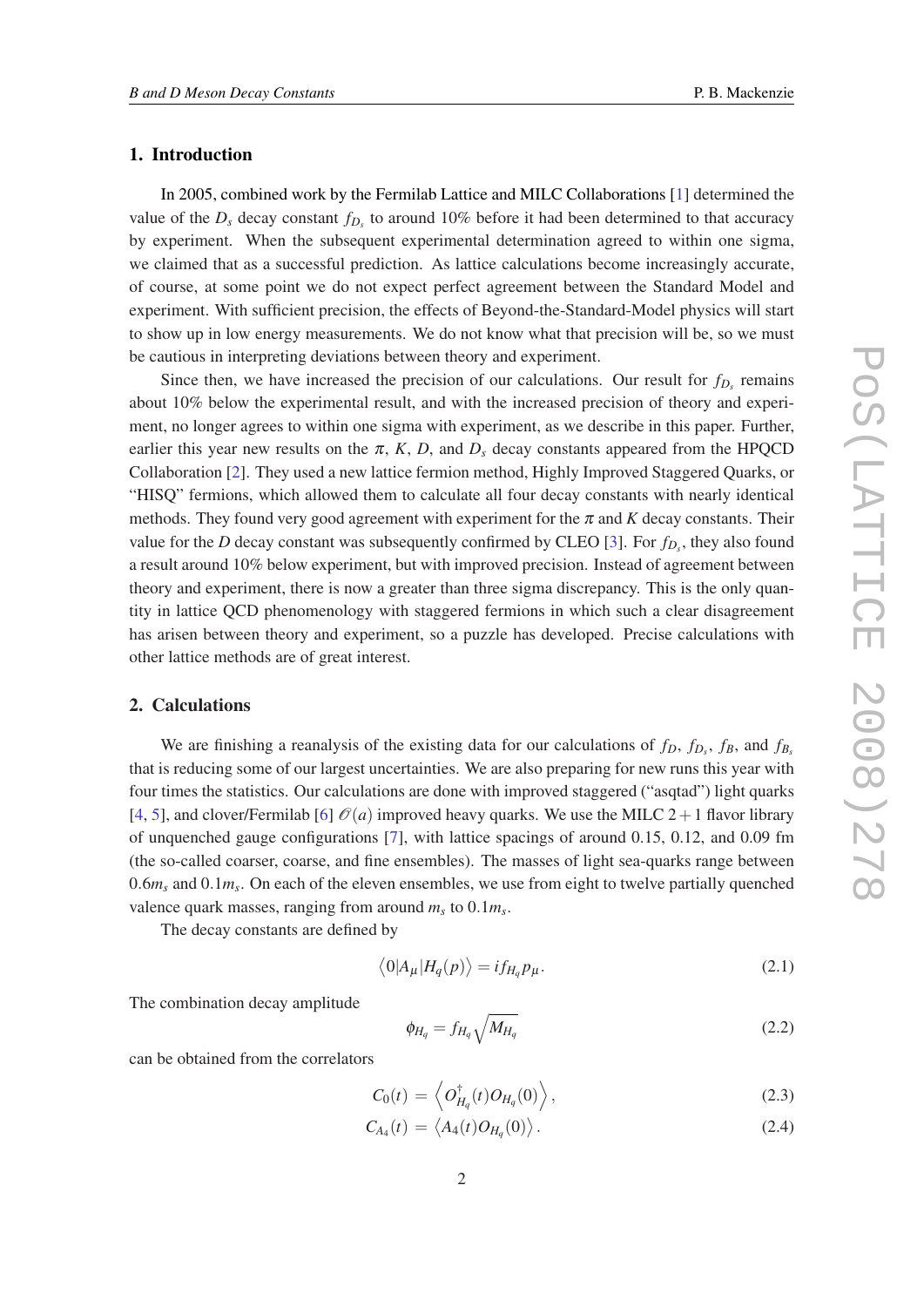The current normalizations are obtained from

$$
Z_{A_4}^{Qq} = \rho_{A_4}^{Qq} \sqrt{Z_{V_4}^{QQ} Z_{V_4}^{qq}},
$$
\n(2.5)

where  $Z_{V_A}^{QQ}$  $Z_{V_4}^{QQ}$  and  $Z_{V_4}^{qq}$  $V_{V_4}^{qq}$  are determined nonperturbatively and the remaining (perturbatively calculated) short distance corrections in the deviation of  $\rho_{A_4}^{Qq}$  $\frac{Qq}{A_4}$  from 1 are no more than 0.6%.



Figure 1: The leptonic decay amplitudes *f M* for the *D* and *D<sup>s</sup>* mesons, extrapolated to the chiral limit. Units are in terms of the heavy-quark potential parameter, *r*1.

Figure 1 shows the extrapolation of the  $D$  and  $D<sub>s</sub>$  leptonic decay amplitudes to the physics light quark limit. (Units are in terms of the heavy-quark potential parameter  $r_1$ .) For  $\phi_D$  (octagons), we show only those (fully unquenched) points for which the light valence and sea masses are equal to  $m_x$ , the mass on the abscissa. For  $\phi_{D_s}$ , we keep both the strange sea mass  $(m_S)$  and the strange valence mass  $(m_{Sv})$  fixed to their simulated values, and plot either as a function of the up/down sea mass  $m_l$  (crosses), or at  $m_{S_V}$  (diamonds). The chiral extrapolations make use of all the partially quenched data in addition to the points shown.

The  $m_q$  dependence is much stronger for the *D* than the  $D_s$ , as expected, since in the  $D_s$  it affects only the sea quarks and not the valence quarks. The slope is larger in the continuum limit, because taste breaking effects tend to suppress the dependence on the quark mass at finite *a*. Figure [2](#page-3-0) shows the same thing for the *B* and *B<sup>s</sup>* decay amplitudes, with a qualitatively similar picture.

Figure [3](#page-4-0) shows the extrapolation of the ratio  $\phi_D/\phi_{D_s}$  to the chiral limit. The slope is strongest in the continuum limit (red line and cross), as expected.

## 3. Results

Table 1 shows the uncertainty budgets for the  $D_s$ ,  $D$ ,  $B_s$ , and  $B$  meson decay amplitudes  $\phi_M$ , and for the ratios  $R_D \equiv \phi_D/\phi_{D_s}$  and  $R_B \equiv \phi_B/\phi_{B_s}$ . The three largest uncertainties in our previous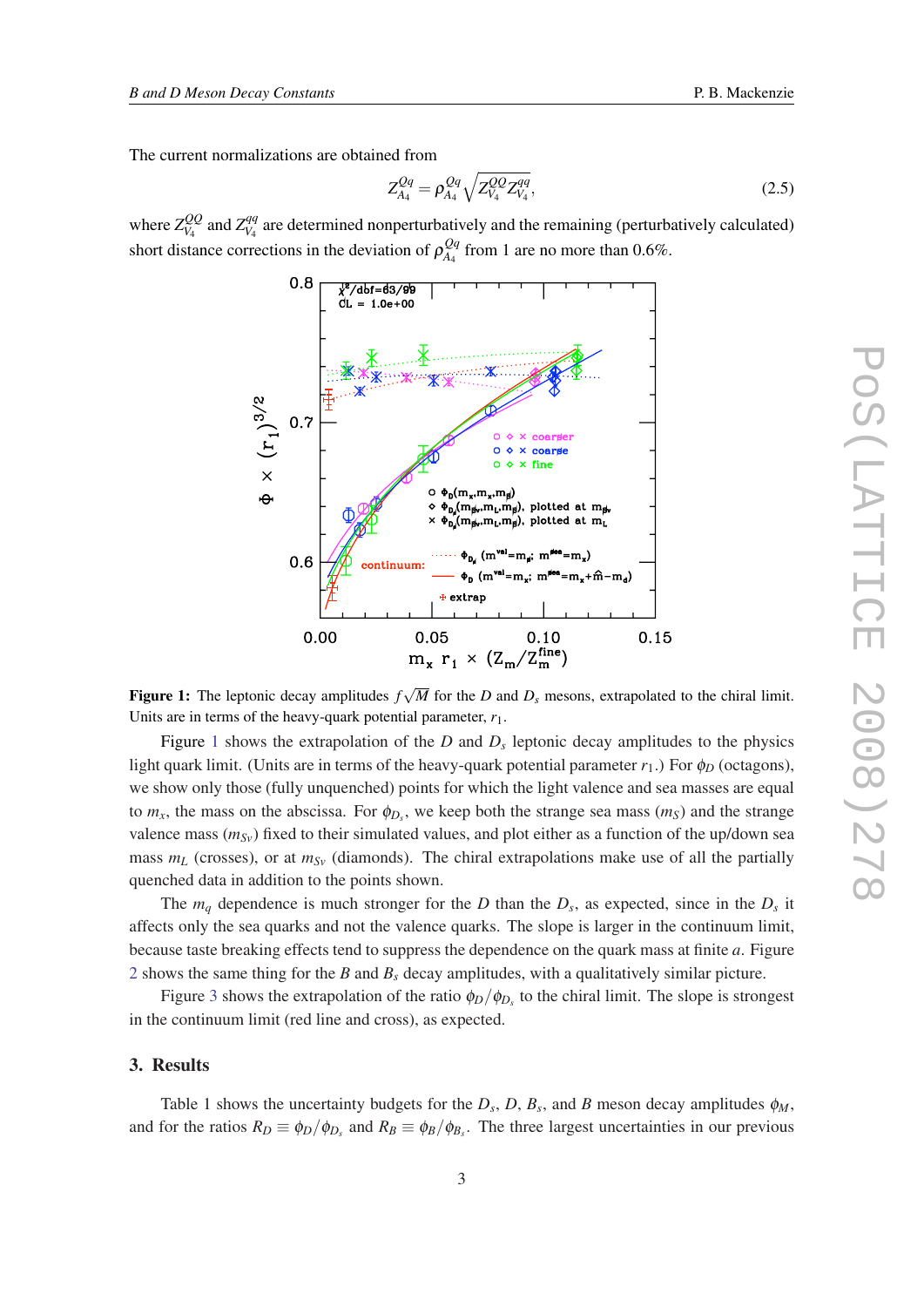

<span id="page-3-0"></span>

Figure 2: The same as for Fig. 1, but for the *B* and  $B_s$  mesons.

results were statistics, heavy quark discretization, and the heavy quark mass. The statistical error in the *D* and *D<sup>s</sup>* decay amplitudes has been reduced this year through an improvement in analysis method, and without additional data. We are currently incorporating into the chiral and continuum extrapolation fits a term for the heavy quark discretization which we expect to substantially reduce the uncertainty from this source. The last uncertainty that is large is due to the input heavy quark mass, and will be removed with a more careful determination of this quantity.

We obtain for the decay constants

$$
f_D = 207(11) \text{ MeV}, \tag{3.1}
$$

|                               | $\phi_{D_s}$ | $\phi_{D_d}$ | $R_D$ | $\phi_{B_s}$ | $\phi_{B_d}$ | $R_B$ |
|-------------------------------|--------------|--------------|-------|--------------|--------------|-------|
| <b>Statistics</b>             | 1.0          | 1.5          | 1.0   | 2.5          | 3.4          | 2.2   |
| Inputs $r_1, m_s, m_l$        | 1.4          | 2.1          | 0.6   | 1.8          | 2.5          | 0.6   |
| Inputs $m_b$ or $m_c$         | 2.7          | 2.7          | 0.1   | 1.1          | 1.1          | 0.1   |
| Z                             | 1.4          | 1.4          | < 0.1 | 1.4          | 1.4          | < 0.1 |
| Higher order $\rho_{A_4}$     | 0.1          | 0.1          | < 0.1 | 0.4          | 0.4          | < 0.1 |
| Heavy q disc.                 | 2.7          | 2.7          | 0.3   | 1.9          | 1.9          | 0.2   |
| Light q disc. $\& \chi$ extr. | 1.2          | 2.6          | 1.6   | 2.0          | 2.4          | 2.4   |
| V                             | 0.2          | 0.6          | 0.6   | 0.2          | 0.6          | 0.6   |
| Total systematic              | 4.5          | 5.3          | 1.8   | 3.8          | 4.4          | 2.6   |

**Table 1:** Uncertainty budgets in per cent for the leptonic decay amplitudes  $\phi_{D_s}$ ,  $\phi_D$ ,  $\phi_{B_s}$ , and  $\phi_B$ , and for the ratios  $R_D \equiv \phi_D / \phi_{D_s}$  and  $R_B \equiv \phi_B / \phi_{B_s}$ .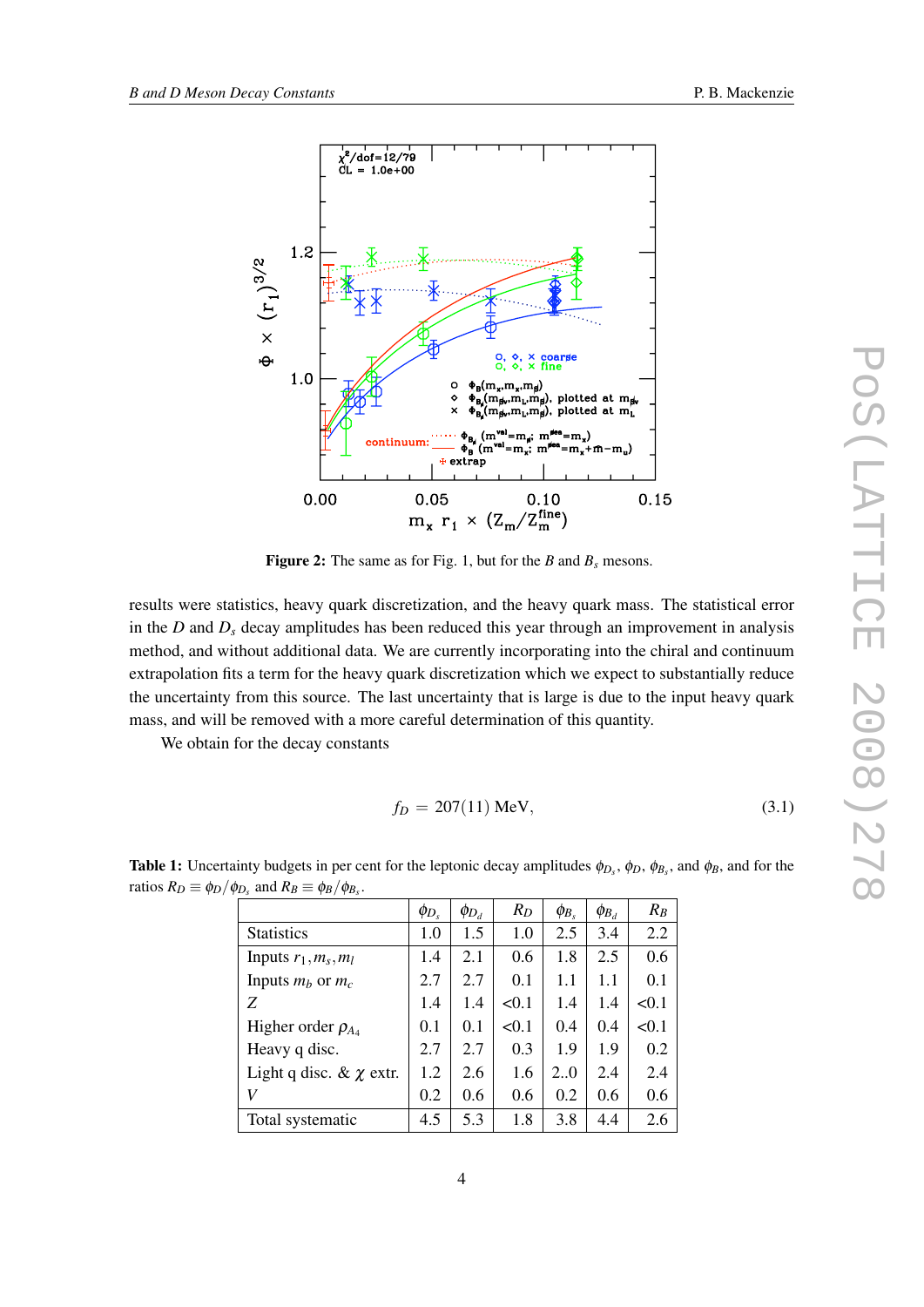<span id="page-4-0"></span>

Figure 3: The ratio of the *D* and *D<sup>s</sup>* meson leptonic decay amplitudes, extrapolated to the chiral limit.

$$
f_{D_s} = 249(11) \text{ MeV}, \tag{3.2}
$$

$$
f_B = 195(11) \text{ MeV}, \tag{3.3}
$$

$$
f_{B_s} = 243(11) \text{ MeV}, \tag{3.4}
$$

and for the ratios

$$
f_D/f_{D_s} = 0.833(19),\tag{3.5}
$$

$$
f_B/f_{B_s} = 0.803(28). \tag{3.6}
$$

In Figure [4](#page-5-0), we compare our results for  $f_D$  and  $f_{D_s}$  with the calculations of HPQCD [[2](#page-6-0)] and with experiment [[3](#page-6-0), [8\]](#page-6-0). For  $f<sub>D</sub>$ , there is very good agreement between experiment, HPQCD, and the Fermilab/MILC result. For  $f_{D_s}$ , there is

- agreement between HPQCD and Fermilab/MILC,
- 1.6 σ disagreement between Fermilab/MILC and experiment, and
- 3.5 σ disagreement between HPQCD and experiment.

Many uncertainties cancel in the ratio  $f_D/f_{D_s}$ , so we examined this quantity to see if it could enhance the significance of the discrepancy between our results and experiment. For now, looking at  $f_D/f_{D_s}$  doesn't sharpen the picture. In Figure [5](#page-6-0), we show our results for  $f_D/f_{D_s}$  compared with the calculations of HPQCD and with experiment. There is a slight disagreement between HPQCD and FNAL/MILC in the ratio, even though  $f_D$  and  $f_{D_s}$  agree within one sigma. Further, the experimental uncertainties are independent. They add in quadrature, increasing the size of the experimental uncertainty and decreasing the significance of any discrepancy.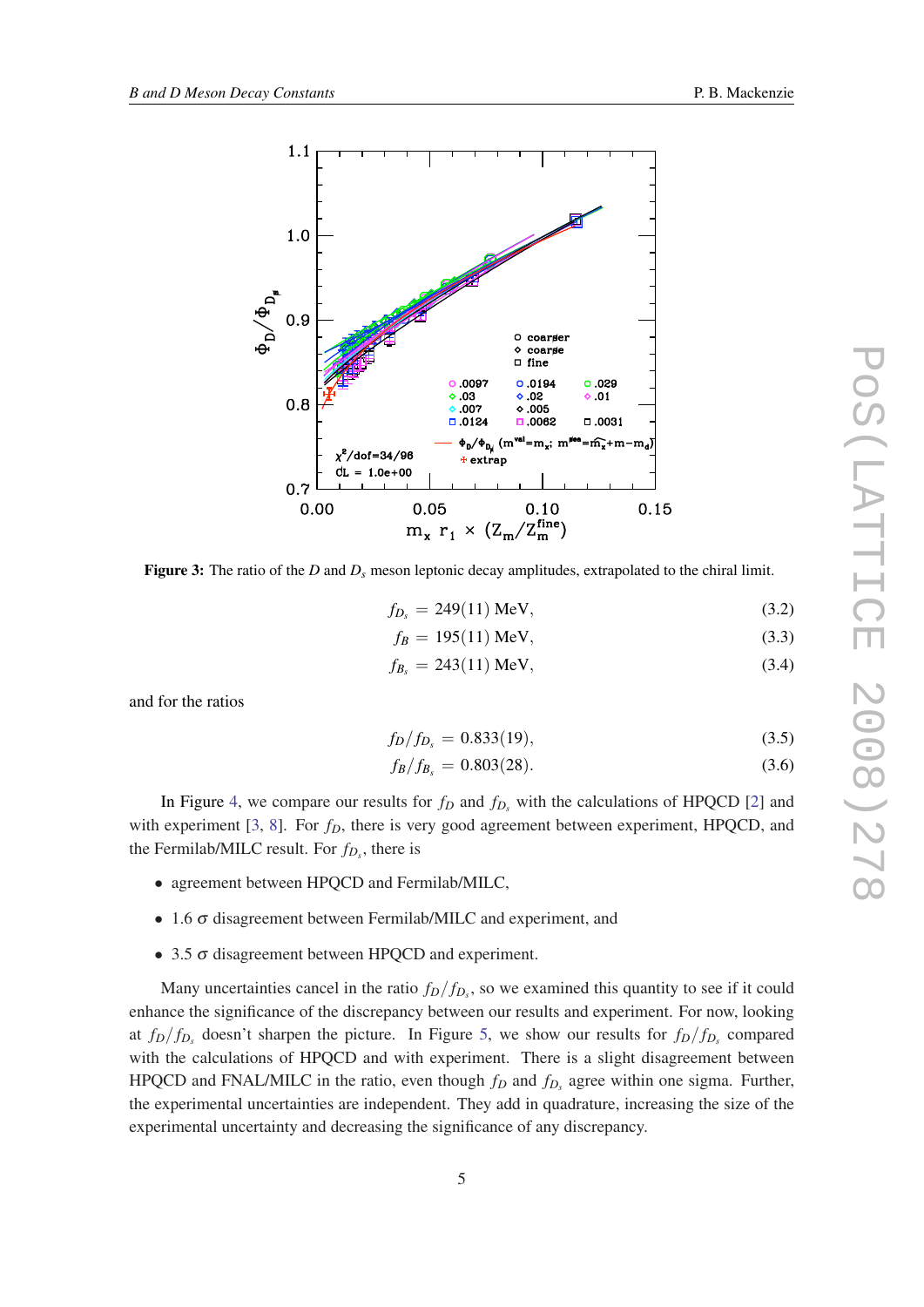<span id="page-5-0"></span>New results for  $f_D$  and  $f_{D_s}$  recently appeared from ETMC using twisted-mass fermions [\[9\]](#page-6-0). They obtained  $f_D = 205 \pm 10$  MeV and  $f_{D_s} = 248 \pm 9$  MeV, which is in accord with the staggered determinations. They present a thorough uncertainty analysis, although we would quibble with their use of two rather than three light sea quarks without the inclusion of an uncertainty estimate for that approximation. Based on the difference between our unquenched and quenched calculations of *fD<sup>s</sup>* (249 MeV vs. 213 MeV) [\[10\]](#page-6-0), we might have guessed a possible uncertainty of 5% from leaving out one of the three light sea quarks. (We see charm sea quarks as a different story, since  $m_c \sim 1/a$  at our lattice spacings, and the dynamical effects of *c* quarks are for the most part above the cut-off.)

Three sigma discrepancies between experiment and the Standard Model have occasionally appeared and then disappeared before, but the discrepancy in *fD<sup>s</sup>* is hard to understand. The uncertainty is dominated by experimental statistical error, and three sigma statistical fluctuations are very rare. One can double the theory error, and still have a three sigma discrepancy. To explain the discrepancy as a theory error, one would have to find a mistake in the theory analysis of  $f<sub>D</sub>$ <sup>*s*</sup> whose correction would not affect the correct prediction of  $f<sub>D</sub>$ . It is hard to imagine such a mistake. The calculations of  $f_D$  and  $f_{D_s}$  are almost identical. The only difference is that  $f_{D_s}$  should be somewhat easier, in that it doesn't require an extrapolation to the physical light quark masses. It may be premature to draw ultimate conclusions about the discrepancy, but the result is puzzling enough that Kronfeld and Dobrescu have investigated possible new-physics explanations for the discrepancy [[11\]](#page-6-0).

# 4. Outlook

We are in the process of reanalyzing our existing data, in which we hope to bring down several of our largest uncertainties. New runs are starting with quadruple the current statistics and at smaller lattice spacings, which we expect to help with several of the uncertainties. Comparison of  $f_{D_s}$  in theory and experiment remains a puzzle. This is the only known instance in which lattice



Figure 4: Comparison of *f<sup>D</sup>* and *fD<sup>s</sup>* with the calculations of HPQCD and with experiment.